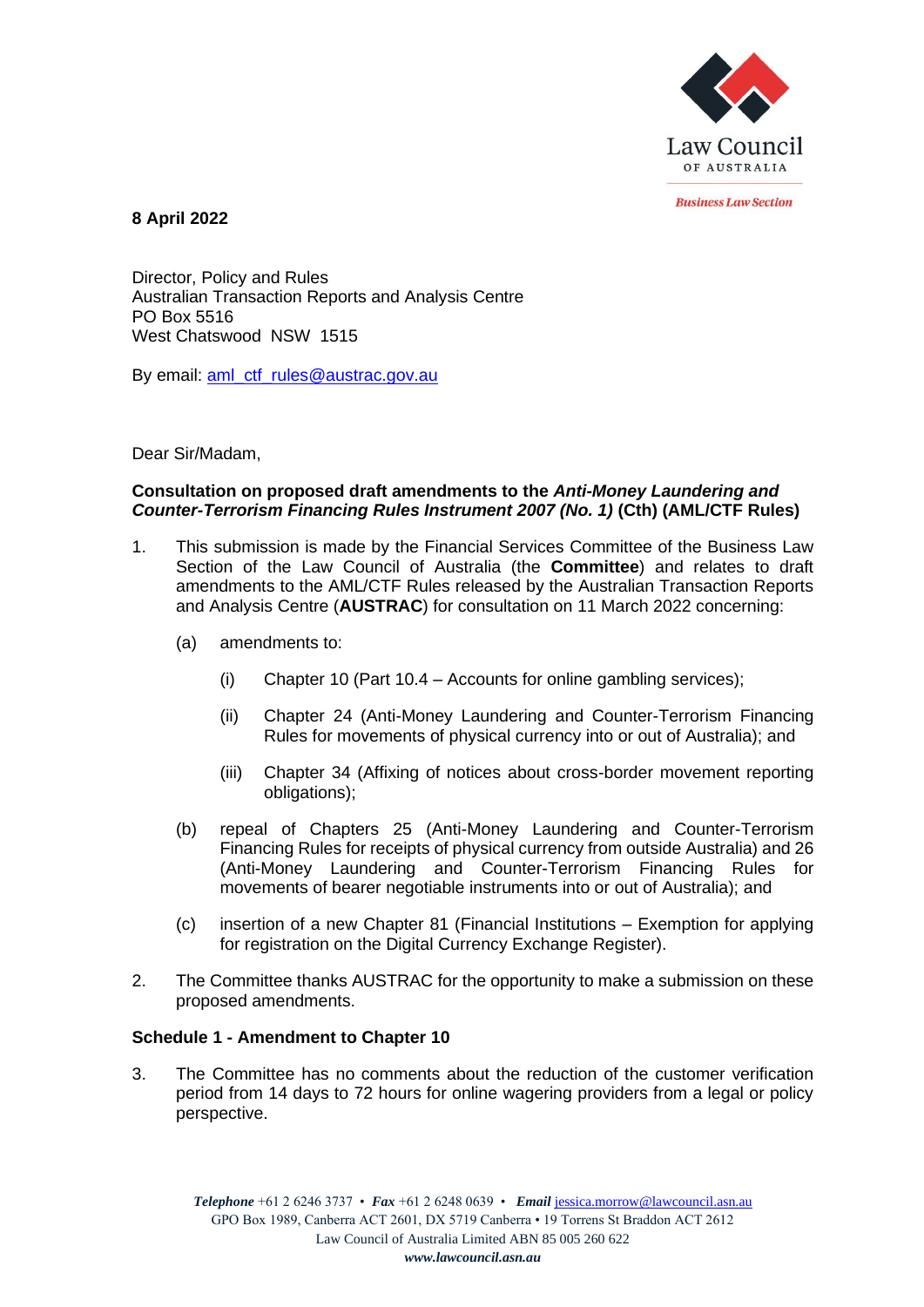- 4. The Committee notes that the proposed commencement date is 2 May 2022, which will be a relatively short time after the relevant amendment to the AML/CTF Rules.
- 5. The Committee understands that industry participants may have some operational concerns about the achievability of full compliance by the proposed commencement date due to the challenge of implementing system changes.

## **Schedule 2 – Amendment to Chapter 24, repeal of Chapters 25 and 26 and amendment of Chapter 34**

- 6. The Committee notes that these proposed amendments align with legislative changes which have already been made to Part 4 of the *Anti-Money Laundering and Counter-Terrorism Financing Act 2006* (Cth) (**AML/CTF Act**) by the *Anti-Money Laundering and Counter-Terrorism Financing and Other Legislation Amendment Act 2020* (Cth), and which are due to commence on 17 June 2022.
- 7. The Committee has no comments on these amendments. Ideally the amending rules should be made a reasonable time before the commencement date (for example, no later than the first week of June 2022).

## **Schedule 3 - Introduction of Chapter 81**

- 8. The Committee notes that the exemption for financial institutions which are already enrolled on the Reporting Entities Roll from the requirement to register on the Digital Currency Exchange Register is consistent with the legislative intention stated at paragraph 36 under Part 2 of the Revised Explanatory Memorandum (**EM**) to the *Anti-Money Laundering and Counter-Terrorism Financing Amendment Act 2017* (Cth), which amended the AML/CTF Act to regulate digital currency exchange providers.
- 9. The Committee does not object to this change but notes the unexplained five year delay between the statement being made in the EM and its implementation.
- 10. As the draft amending rules instrument does not specify a commencement date for Schedule 3, the Committee has assumed that this change will commence on the day after registration of the amending rules instrument,.

## **General observations**

- 11. As a general observation, the Committee commends a drafting approach which provides names to Chapters of the AML/CTF Rules which reflect the content and subject matter of the relevant Chapter. The proposed new Chapter 81 is a good example of this.
- 12. Item 1 Name of the draft rules amendment instrument states that the name of the instrument is "*Error! Use the Home tab to apply ShortT to the text that you want to appear here.*". The Committee assumes this was an oversight and that the amending rules instrument will be named the *Anti-Money Laundering and Counter-Terrorism Financing Rules Amendment Instrument 2022 (No. 1)* when it is made.
- 13. The Committee would like to see the consultation material and other past consultation materials continue to be made available to users of the AUSTRAC website for future reference.
- 14. The Committee would be pleased to discuss any aspect of this submission.